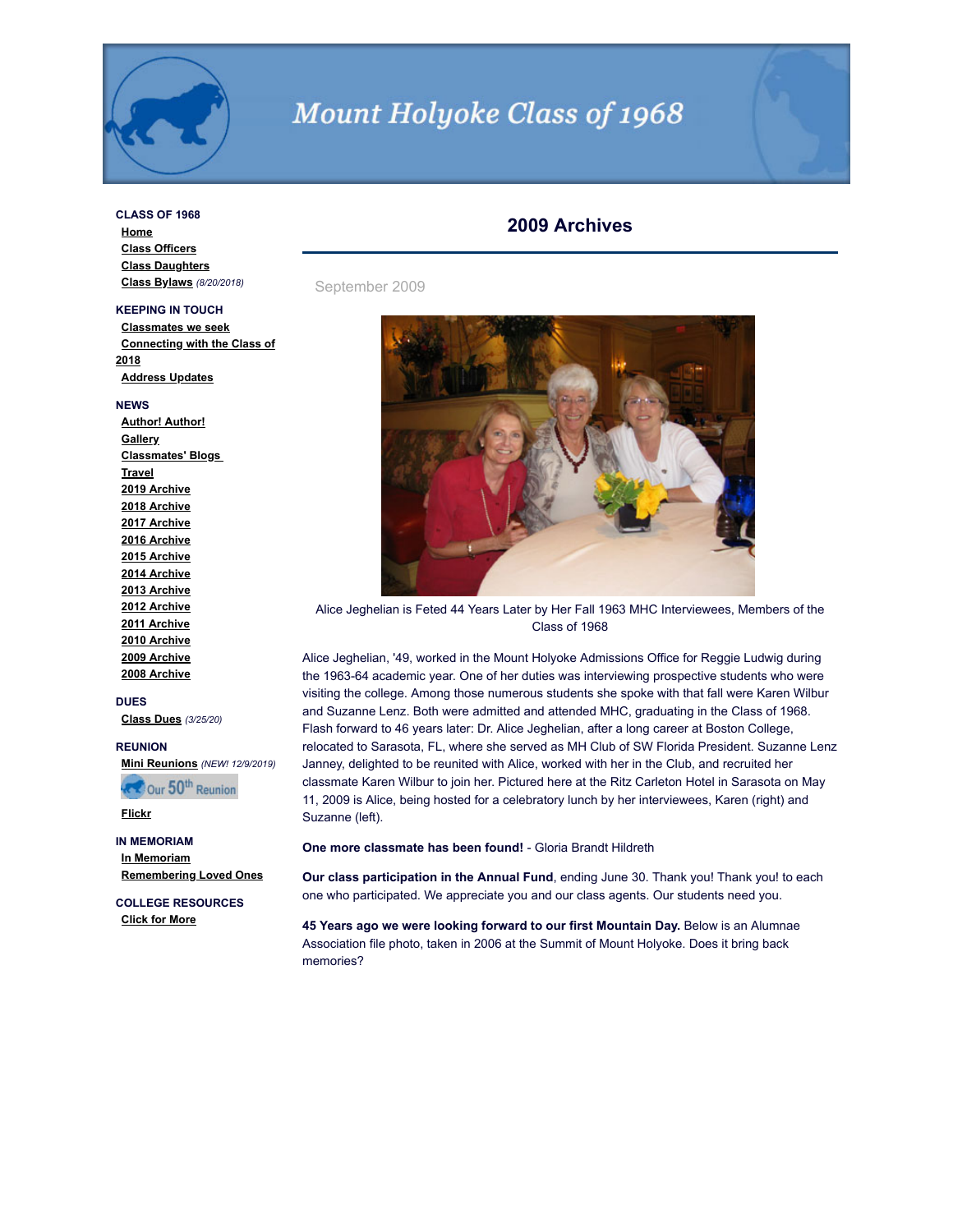

Mountain Day. September 26, 2006. Photo by Fred LeBlancمت

To the Class of 1968:

Hello! My name is Reesha Katcher, and I am a senior this year at Mount Holyoke College. I have been involved with the phone-a-thon for four semesters, and I have found the experience to be a unique and informative experience. I truly enjoy being part of the campus community in this way.

I heard about the job of phone-a-thon caller in my second semester, and decided to get involved because it sounded like an interesting way to learn more about how the College operates. I was also drawn to the idea of contributing to the financial aid budget, because I am one of the many students who benefit directly from those gifts; it seemed wise to participate in an on-campus job that allowed me to help stabilize that source of funding. I was also intrigued by the mystique of Mount Holyoke alumnae: how could I pass up the opportunity to contact them and glean some wisdom from their sentimental anecdotes?

Through my role as a phone-a-thon caller and manager, I have been able to interact directly with interesting women who have used their degree to do amazing things. I feel it has given me a refreshing perspective of this school to hear the voices of so many people reflecting on the "good old days," or commending the forward-thinking changes that have taken place on this campus. This has made me feel that I occupy an important role here, and I feel more connected to the history of Mount Holyoke.

I have also gained many useful skills through my role with the phone-a-thon. I'm able to clearly articulate my arguments, improve my communication skills, and use improvisation when necessary! I have also gained valuable experience working with peers in a role that requires leadership, organizational skills, and sensitivity.

This job is so unique, and I really enjoy it. Contacting alumnae has broadened my perception of the College and the students who attend. I feel that I am a valuable contributor to the annual budget, which includes vital resources that make Mount Holyoke a competitive institution. I have found it very rewarding to be a part of the fundraising efforts of the College, especially because I've gained skills that can apply to other areas of learning and employment.

Sincerely,

Reesha Katcher

#### **From Susan Friel Herold, one of our FOUND classmates:**

Thanks for your interest in my current activities. I must confess that I am taking a break and doing some lifetime reassessment. That means that right now I am working part time at the Kansas City, Mo, local of the American Federation of Musicians (three days a week); spending other parts of my time on my reflexology business (a practice that I've had for the past 11 years); and learning how to be a home gardener; and trying to learn how to organize a community garden. With my background in special libraries, I occasionally do contract work for small businesses - doing research, writing reports and editing. That has fallen off lately; so I am looking at new directions, developing some ideas for my own fiction writing, attending the occasional art class. It's too early to talk about publishing, but I now write every day.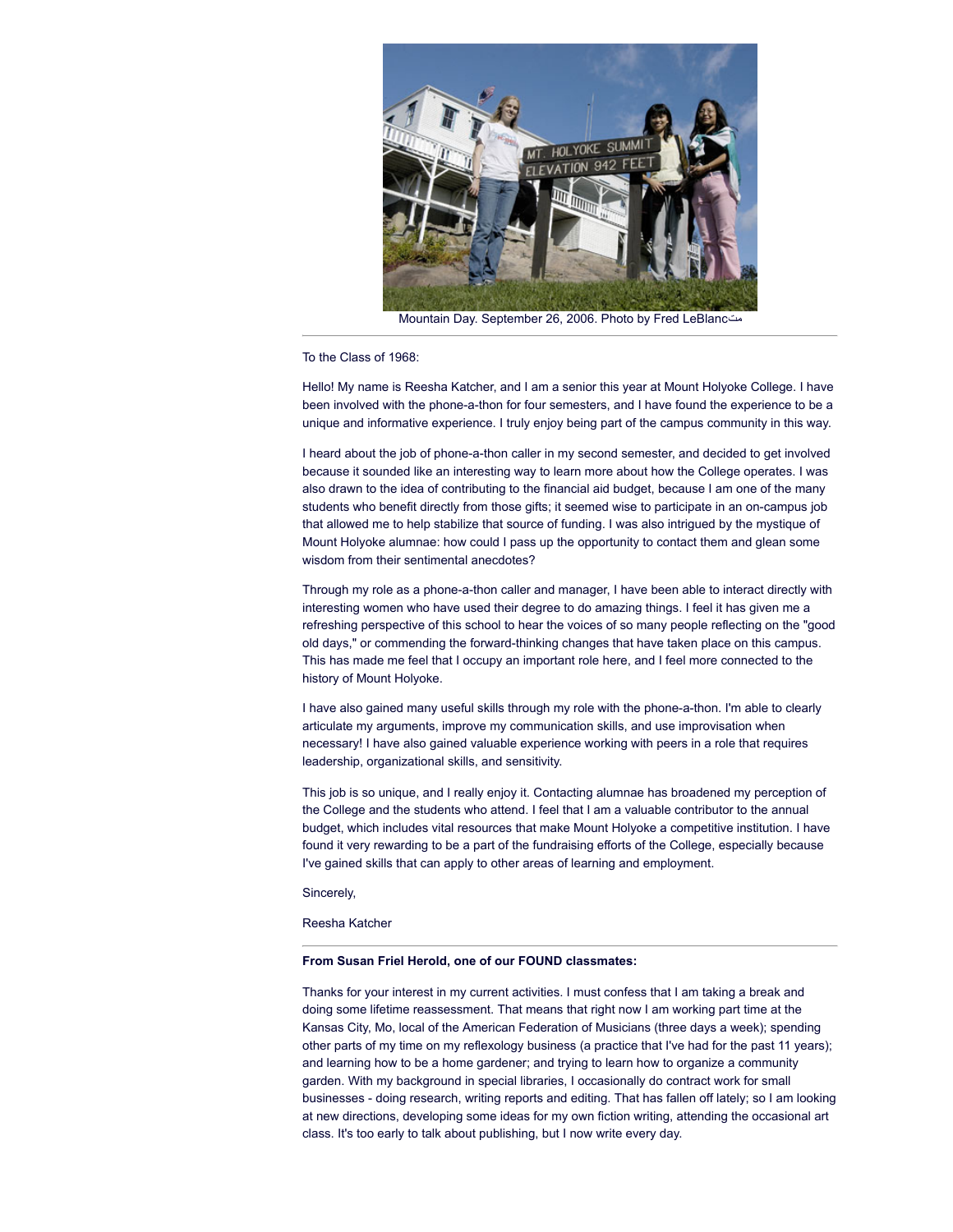My husband, Steve, is a musician and teacher. We have no offspring of our own but have adopted two dogs and two cats, all strays, that have deeply influenced the directions of our lives.

Getting in touch with some of my former friends and classmates at Mt. Holyoke has been a little strange, sort of like entering a time warp after not having been in touch for more than 40 years; but it has been a rewarding venture to learn what these friends have been doing all these years.

**Classmate Leslie Luxemburg Rosenthal** is serving her local music community. You see her here as the jovial Mother Abbess in a production of *The Sound of Music*. She is also producing a concert version of highlights from Gilbert and Sullivan's *HMS Pinafore*. It is her initial venture into art administration. Leslie spent many years as an opera singer with the Washington National Opera before she and her husband relocated due to his work, at one point living in Vienna before returning to the United States and settling in eastern Long Island.



You may have participated in the workshop which she led at our 40th Reunion, "Tips and Techniques to Improve Your Singing".

**A different perspective on Emily Dickinson.** A book called *Shaggy Muses* gives a perspective of Emily Dickinson as a dog owner. It tells about her relationship with her dog Carlo, a beautiful Newfoundland. She used to read drafts of her poems to him. Five famous female authors and their dogs are described in this book by Maureen Adams.

**Sally Lemaire is the new President of the Board of Directors of Arcadia Players,** a Baroque period musical group in residence at the Massachusetts Center for Renaissance Studies in Amherst. As the group's website **[www.arcadiaplayers.org](http://%20www.arcadiaplayers.org/)** points out in the announcement of her election, "Her longstanding interest in Baroque and earlier music stretches back to her years of piano study." If you talk to Sally about Baroque music, her passion for it shines through. She has been a supporter of Arcadia Players for over a decade. See more details of her professional background on the Arcadia Players website. The musicians play Baroque and Early Music on period instruments, having brought this special music to audiences for twenty years. The Baroque orchestra and chorus are conducted by artistic



director, Ian Watson, whom Sally calls "a fabulous musician and director". He wrote the score for the movie, "Restoration", a period drama involving the court of Charles II of England.

For the complete calendar of performances see their website. An upcoming concert will be Handel's *Israel in Egypt* on April 18 at 7:30 pm in Northampton. The details are on the website. If you will be in the neighborhood, this presents a wonderful opportunity for you to enjoy a memorable musical event.

**Cindy White Morrell and other 68ers sang at the Alumnae Choral Reunion (a class minireunion!)** In addition, she celebrated her 40th anniversary. As she tells us, "I just wanted to check in and let you know what 7 of us from the Class of 1968 have been up to for the last four days (as of January 26). Ann Belanger, Carol Wenk Bellisio, Eloise Graham Brooks, Meg Meyer Boyd (and her daughter Deanna '09 who was here for a year and graduated from another college), Judy Byrns Reeves, Katy Spining Sinclair and I have been on campus since Wednesday night through our Saturday evening concert for the second alumnae choral reunion. It was an exhilarating time of rehearsals, eating, talking and meeting alumnae from the classes of 1938 through the current first year class (20 current students in all). We've had the music to learn on our own since around Thanksgiving, with practice CDs made by Cathy Melhorn and Kim Dunn Adams (her replacement). We worked with five conductors (Cathy, Kim, Maggie Brooks '69, Chris Aspaas (Cathy's assistant for 4 years, '97-'01) and Lindsay Pope '07 (currently Kim's choral assistant). We sang in English, French, Latin, German, Chinese, Swedish and did another song which was part humming, part "Yeah" drone and part "nonsense" and ended with overtones (I never did get that part!) We had an audience of maybe 300? - about 1/2 the chapel. David and our Jeanne '95 came. The 7 of us had breakfast on Saturday morning at Sally Lemaire's home and Sally Hall Dillon joined us as well. We ate, talked, and discovered that I'm the only one of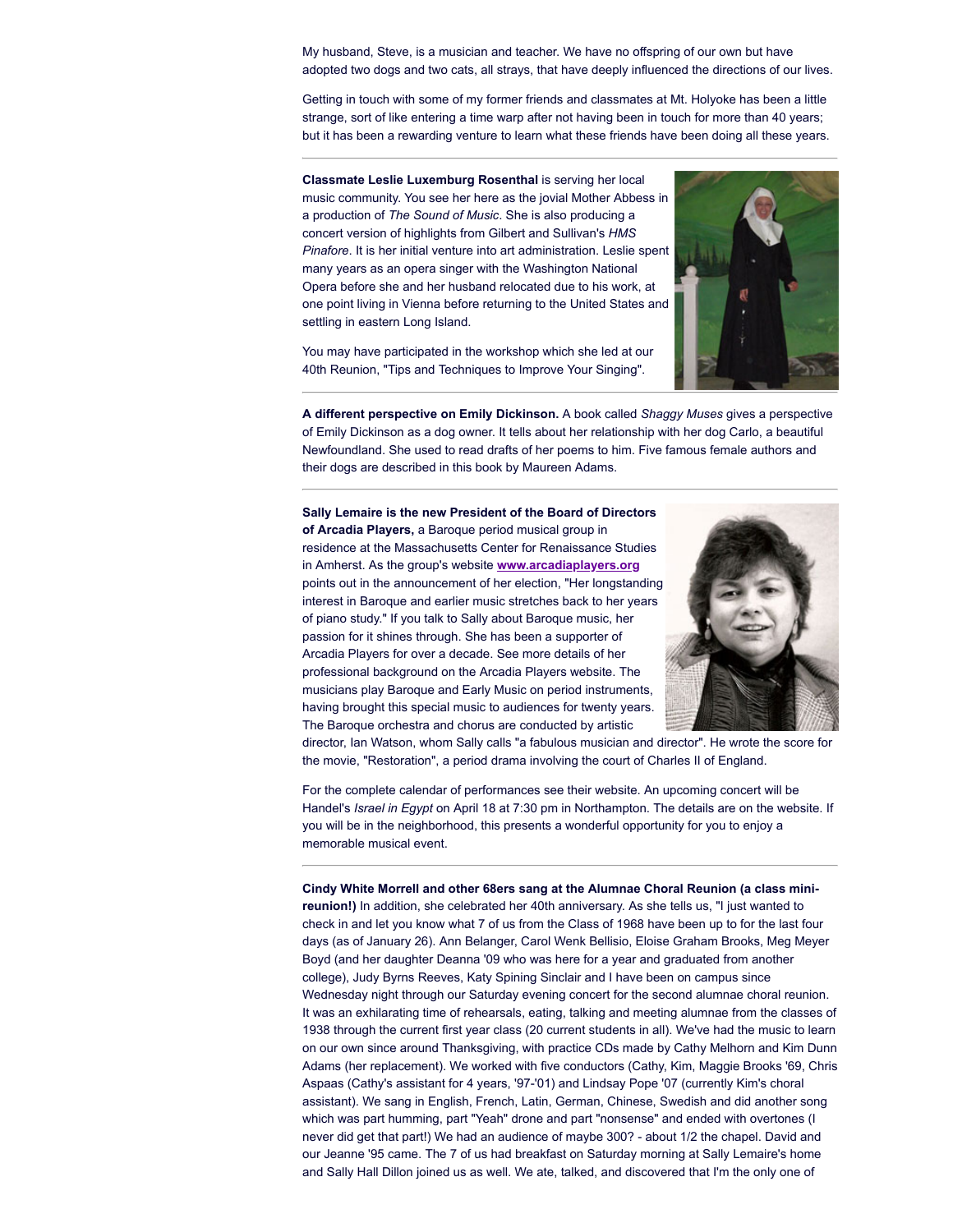that group with a grandchild so far. The others could fill in other details. Turns out that Eloise, Judy and Katy were then going off to Boston for a few days together. Apparently they've done this before, including I think after the June reunion, and they love it! Lisa Durrell joined Sally in the concert audience.

"And here's a personal comment to add about our family - David and I have just celebrated our 40th anniversary so Saturday's concert (January 24) in Abbey was the day we had our actual wedding rehearsal in the Chapel. We went down to FL between Christmas and New Year to visit newly transplanted MA/CT friends as part of the celebration. That same couple arranged for the flowers for church (on January 25), which was the actual date, (and had sworn our daughter Jeanne to secrecy about it) as a surprise so the whole church knew. The 25th also turned out to be our church's annual meeting so we put off a celebratory dinner until the next evening. Turned out that Carol Wenk Bellisio and her husband had left right after our concert because it was their church's annual meeting on the 25th and she is their treasurer! Our kids decided we need to move into the 21st century so they got us a TiVo as an anniversary present. We are still working on learning how to make it work!! (as of February 26). We are so enjoying watching our granddaughter Chloe (now 19 months) grow each week and look forward to spring when we can get outdoors more. Next on my agenda - joining Jeanne on Facebook."

**Students volunteer for the Annual Fund Phonathon.** Ashley Brown '05 heads the program and is our class staff contact at the Development Office as well. Ashley values working with students and she describes the program for us. Every fall and spring student volunteers phone alumnae who have not yet contributed to the Annual Fund, as of the time of the Phonathon. The students undergo training and learn about philanthropy and the importance of giving to non-profit organizations. Many of the students are surprised how many alumnae financially support their education at the College. They discover that tuition alone does not pay for their education and that giving fills in a very substantial part of the balance.

Thirty-four students are involved over several evenings. The latest Phonathone was Sunday February 22 through Wednesday March 11. The students are divided into three teams - one team per evening for a three-hour shift. Each team works several times during a Phonathon. The room where they call is small and intimate. Everyone is part of the action and hears something of what is going on with colleagues. A student really enjoys a conversation with an alum who may be asking about her major and what is happening on campus. This is a unique opportunity for an alumna to catch up with a student on campus. When the dialog is not so cordial, the volunteer phoner feels some disappointment. Whether or not the alumna decides to make a contribution, the student wants to hear about that larger connection to the nearly 33,000 alumnae in our College community. The student may be impressed by the similarities in a Mount Holyoke education, even over the decades. It means much to the students to know that alumnae are giving back to them and really care about students on campus.

The Phonathan is in its sixth year and Ashley has led it for over two years. In past years the Phonathon succeeded in sustaining personal contact between students who do this calling and alumnae. The event also gives students an opportunity to experience first hand the importance of giving to the College. One day soon they will be alumnae too.

## **Results of the Post-Reunion Survey**

# Dear Fellow '68ers:

We had a great response to our Post-Reunion Survey. All told, 45 of you - 48% of the 91 attendees - filled out the survey, either electronically or on paper. Your co-chairs greatly appreciate your taking the time to do this. Your responses will guide our planning so we can make our next Reunion one that truly reflects the class's needs and wishes.

# Here's a brief summary of the results. **View the entire survey and the [responses!](http://www.surveymonkey.com/sr.aspx?sm=wMZdMvsaiIL5vT3sVnyaqkSjEmzr8eteW1LOfvglRc0_3d)**

Please note that this site will show only the responses of people who took the survey online, not those of people who replied with hard copies.

#### **What you liked:**

The Class Social Hour and Banquet and the Alumnae Parade were rated as "Excellent" or "very good" by over 90% of the respondents. All the other scheduled activities received an "Excellent" or "Very good" ranking from over 60% of the respondents, although the majority used "very good" for the class meeting and the class photo.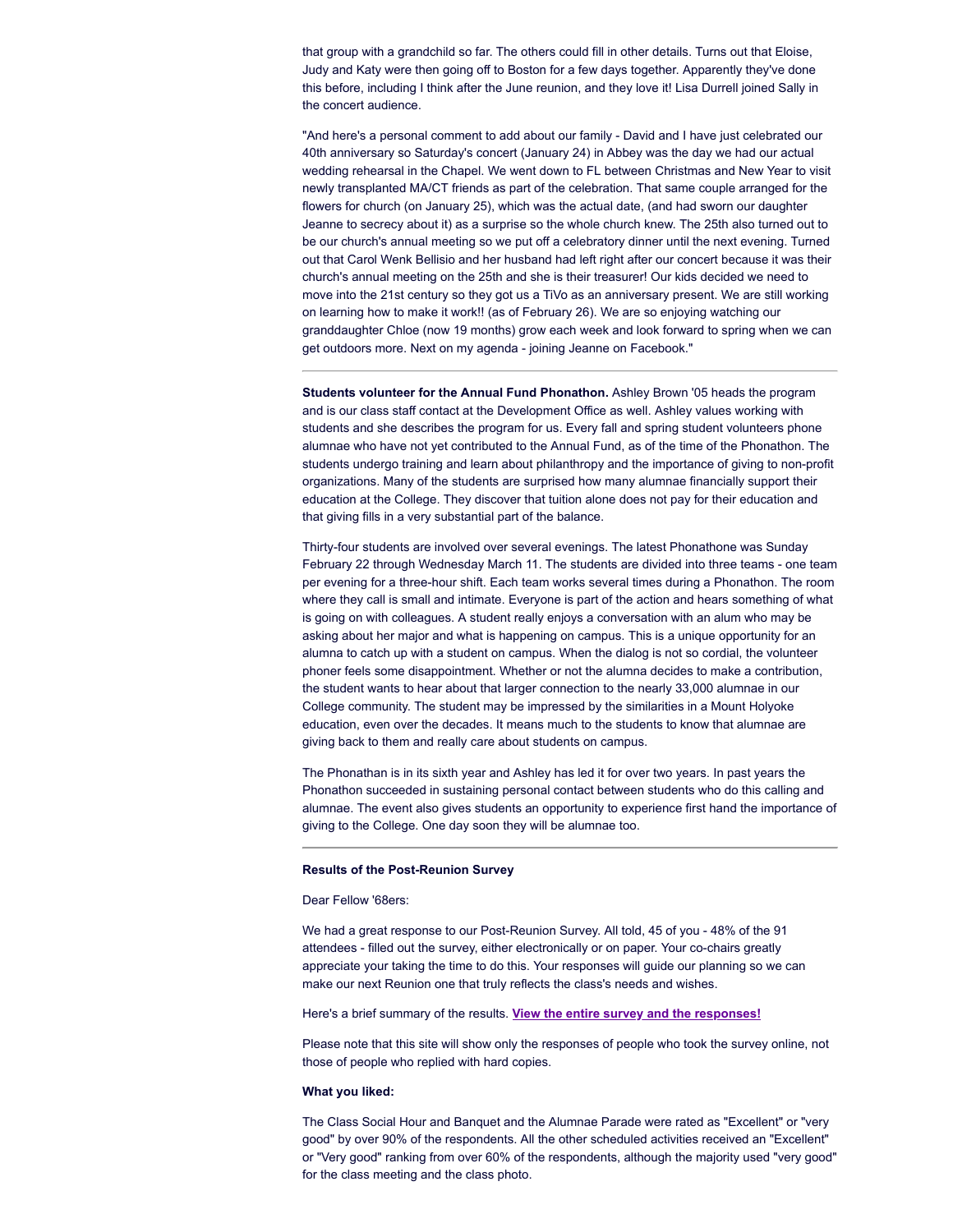Seeing classmates was the most enjoyable part of the weekend for over 90% of you - no surprise there - and revisiting the campus was a close second. Hiking up Mt. Holyoke was the most popular organized activity - we must be an athletic group! Alumnae Choir and the Greenhouse plant sale were next in popularity.

When asked about any other kinds of organized activities you might like, an impressive 92% said they would like to work on a service project for the College for a few hours. We will work with the Alumnae Association to try to make that happen at the next Reunion. 77% of you said you'd also like to see more discussion groups like the ones that were held on Saturday afternoon. Several people expressed an interest in having more organized tours available of the campus.

#### **What you didn't care for as much:**

I (Chris) grew very fond of visiting the Pioneer Valley in general while my daughter was a student at MHC, so I was a little surprised that there was not much interest in visiting the 5-College area or in going into Northampton or Amherst. People who come to Reunion seem pretty focused on staying on campus and seeing their former classmates there.

Some people liked staying in the dorm, some wished for a dorm other than Buckland, and some wished there were more amenities. Similarly, there were people who enjoyed the organized activities and wanted more of them, and others who felt overscheduled and would prefer more time to just hang out and relax.

Reaction to the split Reunion weekends was mixed - some people enjoyed not having to compete with graduation activities, while others missed sharing the excitement of graduation and seeing the newest alums.

When asked for reasons you thought some classmates would find barriers to attending Reunion, all the factors listed were rated as "Significant" by around half of you, except for "feeling less successful than classmates," which was rated as "somewhat significant." As someone pointed out, we should probably try to poll the people who didn't attend Reunion to better understand their reasons for not coming.

Finally, thank you to those of you who volunteered to help with our next Reunion. Over the next four years, we'll do our best to put together a schedule that will offer the activities you enjoyed and make our 45th Reunion the best yet!

Chris Anderson Salmon Susan Clark Iverson 2013 Reunion Co-Chairs

# **Classmate leads ACT NOW! Inc.**

ACT NOW! Inc. is a non-profit organization dedicated to building character and confidence in youth, particularly girls, through an unusual combination of improvisation and moviemaking techniques. In the core program, staff members guide players in creating an original improvised movie over the course of one to five days. Participants select a site, invent a story, create characters, improvise each scene in sequence on camera and immediately screen a 20- to 40 minute, professional looking movie.

A study by Mount Holyoke College psychologists released in 2007 finds that the innovative empowerment method, developed and tested by ACT NOW! over the past eight years, is very effective in raising self-esteem, broadening academic and personal interests and enhancing group interaction.

#### *History and Mission*

In 2000, our classmate Nancy Fletcher (NanFletcher@gmail.com) organized ACT NOW! Inc., a 501 3)  $\langle \rangle$  (tax exempt, non profit education/arts/social service group in order to use a process called MOVIExperience<sub>c</sub> $\odot$  to foster self esteem in youth, primarily young girls and those at risk for failure. The method is adapted from a format originally designed by David Shepherd, a lifetime advocate of theater as a social resource, and producer of the first professional improvisation theater.

The MOVIExperience  $\hat{\bullet}$  involves making an original, improvised movie from concept to screening, while a professional videographer documents the entire process on video. No scripts are used and scenes are shot in sequence so that an intact 40 minute, professional-looking movie is delivered almost instantly. The youngsters get immediate feedback on their collective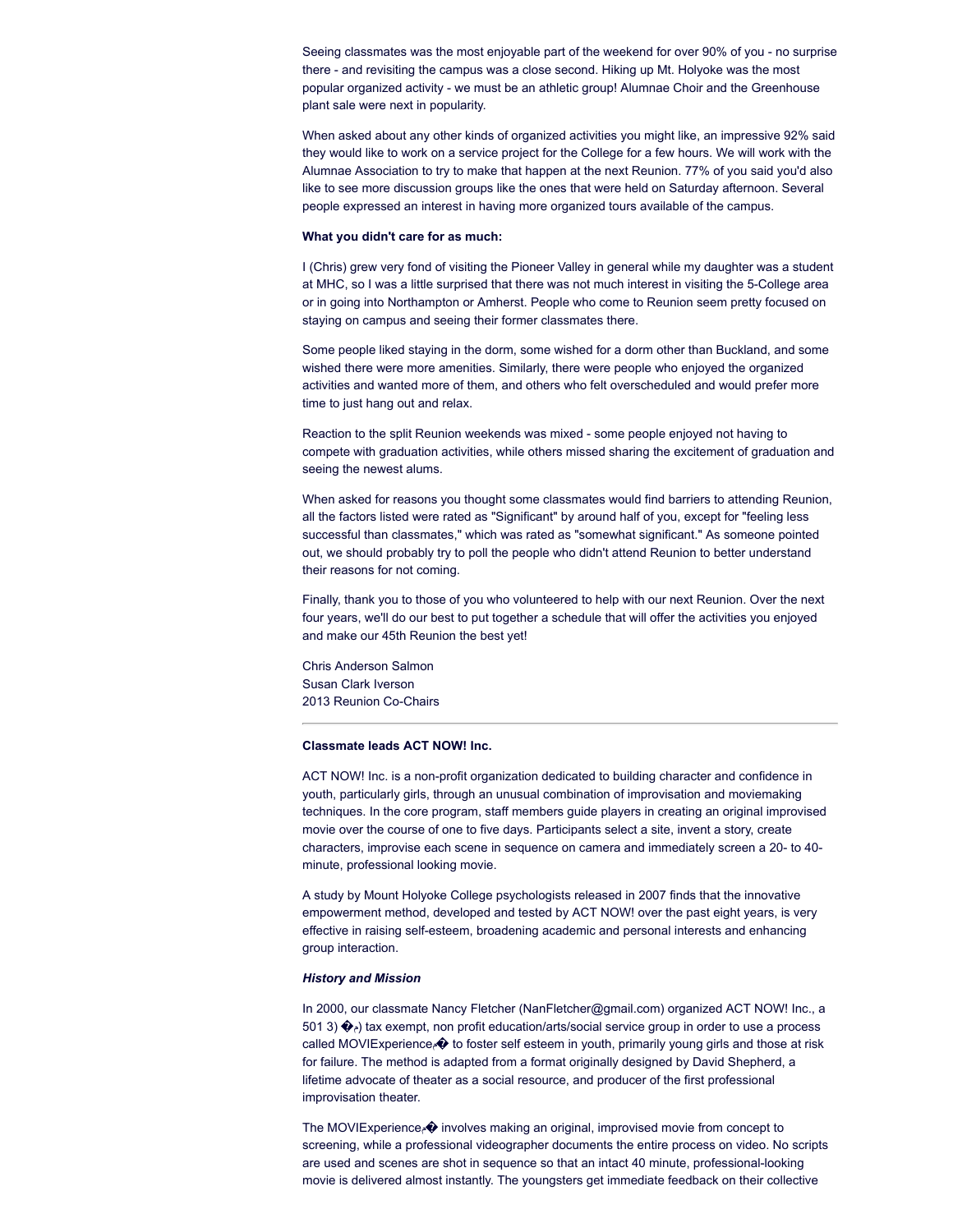efforts. Seeing what they are capable of producing, they shift their self-concepts. Horizons expand. New challenges appear more appetizing. Prejudices drop. And a host of other character and confidence building traits are tapped and reinforced.

This research-based method is designed as an efficient way to help address costly community problems that stem from low self-esteem (teen pregnancy, eating disorders, substance abuse, poor school performance, domestic and intimate violence.) It reveals the undermining discrepancy between commercial female images and girls' own self-images. It presents viable options on screen that reflect the participants' realities. By putting the power of those choices in their hands, it makes a lasting impression.

After successfully piloting the method in 1999, with Girls Inc. in Holyoke, ACT NOW! used grants to work with such agencies as the Martin Luther King Jr. Community Center, the YWCA in Springfield, the Care Center in Holyoke (pregnant and parenting teens), Centro Las Americas in Worcester (serving foster children) and Pequenas Ligas de New Haven in Connecticut (underserved Hispanic Students). In 2004, we initiated five-day intensives in various locations in Massachusetts mixing youth at risk with others for a more diversified experience. In 2005, we began working in the school system to enhance after school programs. In 2007, we instituted a showcase of original movies improvised by girls using this method. The current focus is on training agencies, schools and camps in order to reach and empower as many young people as possible through this method.

**Sherry Christie** sends the following item about a new book that she and Livvy Mellan have just completed:

Olivia Mellan and I have finished our fourth book together (the second one for financial advisors). THE CLIENT CONNECTION: HOW ADVISORS CAN BUILD BRIDGES THAT LAST, including "After Shock," "Retiring Minds," "Pants on Fire," and 20 more essays, is being published by National Underwriter Co. in early 2009. Also, a revised and updated edition of OVERCOMING OVERSPENDING: A WINNING PLAN FOR SPENDERS AND THEIR PARTNERS, is also coming out in February. In the meantime, Olivia continues her "Money Harmony" speaking and coaching business, while I am in my 17th year as a fulltime financial copywriter. We hope we can help people get through this financial crisis in better shape.

#### **Penny Calf Competes in State Championship Tennis Tournament**



My Moss Creek Women's 3.0 Super Senior Tennis Team were finalists in the State Championship Tournament, held November 6-9 at the Wild Dunes Resort on Isle of Palms, near Charleston, SC.

This was a first for me in the tennis world since I only began to play seriously after retirement 6 years ago.

When we finished first in our local league this fall, we were all ecstatic; and then when we won our pool at states, and then won the semi-finals, well, the euphoria of these eight 60 plus women was something to witness! Of course, having coached high school field hockey and basketball in my past life, and winning a state championship or two in the process, I was expecting to win it all. Alas, that will have to be another year.

Wild Dunes is a beautiful resort right on the ocean, with 17 tennis courts and two golf courses. I played one of them the first day, and it had hills, rather amazing for the low country of South Carolina! I highly recommend it for a vacation.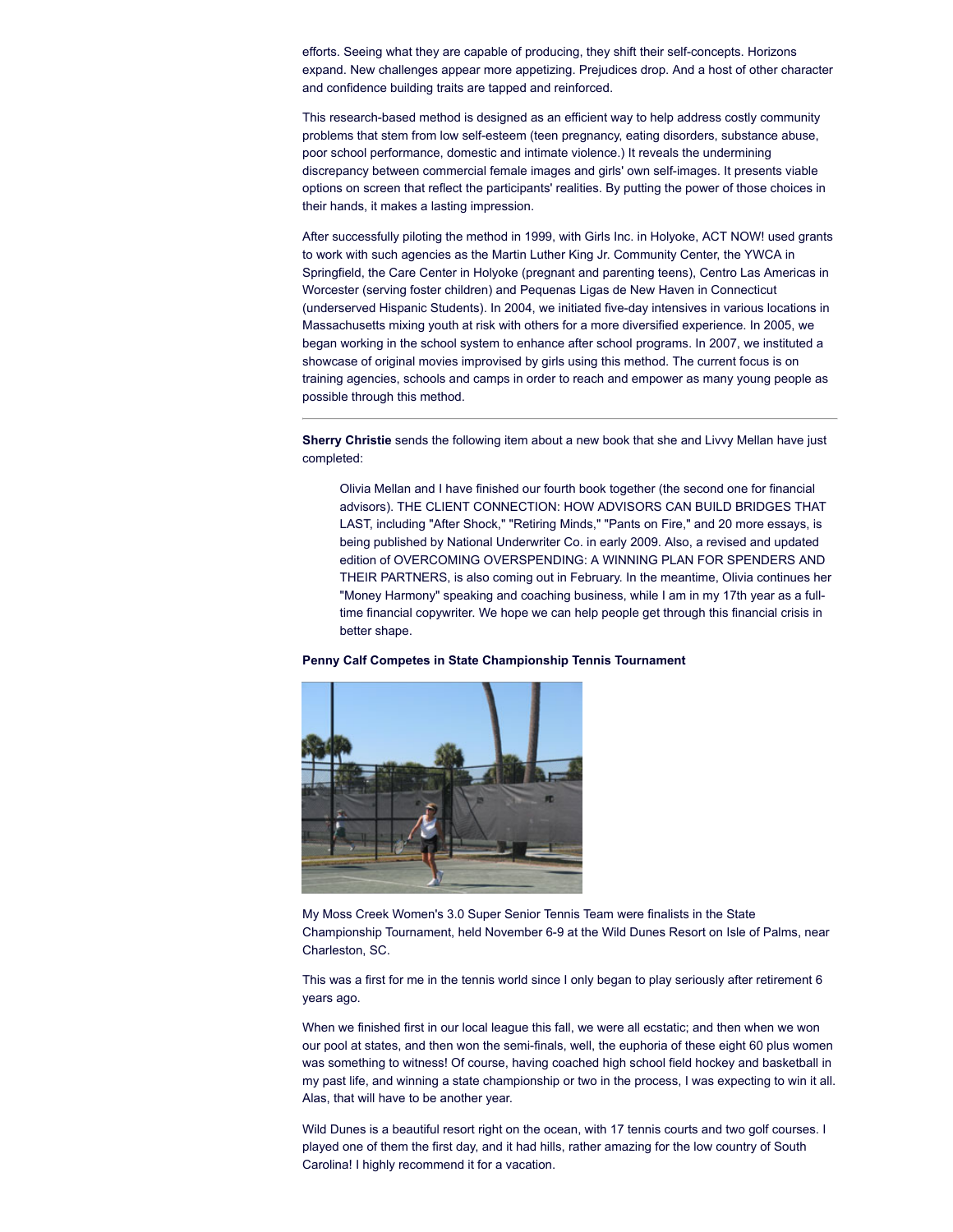#### Penny Calf

**Eileen Sypher (1968) writes**, "Mountain Day: the words this morning appearing on my computer screen turned all this day into the sound of morning bells. And all day memory (did they become one?) spilled out, a thing I had forgotten I held inside all this while, still and perfect. And, called out, now, this memory feels more powerful for me than the laurel chain: this is the laurel chain, the day binding me with all those who also carry this thing within and who have even this very day made the thing, so that we all together gasp again on hearing those bells, and tumble out laughter, and open our faces to the breeze and our mouths to apples. Ears and skin and mouth, tired legs: we all somehow are tumbled together in this, like children playing in a newly raked leaf pile. I told everyone I could around me this day on (another) campus about "mountain day," a day also so fine here in New Haven, and, miraculous: I could feel the leap, the same leap in each of them who had never known it! But what is my now single memory that I carry about quietly within, still and perfect and permanent and mine--and yet a memory that two words "mountain day" can so suddenly release, like a bunch of brightly colored helium balloons let go? It was the anticipated yet always surprising first peal of a bell out of sequence, a bell too quick, too joyous. And then the yells all down the corridor. The rushing to a friend's room, and then downstairs to pick up a box of lunch (how did they know I always wondered?), and then out to the bicycles. Mine was already old, and one of the non-geared kind (this was in the 1960s)—and we wore no helmets. The going was slow, yes, but that was part of it, the lingering, as two or three or more of us would make our way "up" the mountain. It took all day. I was, at the end, tired and so sore. But I remember now the taste of that apple and the feel of the early autumn breeze on my upturned face and the look of the land, yes, that look, one place in particular, a marsh off on a side road, a soft still blend of reedy textures and russet and gold color. When we got back, late in the afternoon, having forgotten by now everything, classes and papers and tests, everything blown away by the wind and the taste of apples and the sight of a marsh: why then the campus itself was different. It was now in a new world, like Eden, nestled at the foot of a mountain, still, perfect and now ours." Submitted on Sep 29 2005.

"Skinner" is not only the name of a dorm. It is the name of the State Park atop Mount Holyoke. Take a look at its website **<http://www.mass.gov/dcr/parks/skinner/>**

# **MHC Alumnae Council: President Joanne V. Creighton's notes for her remarks at Alumnae Council**

Alumnae Council, October 08 Talking Points Joanne V. Creighton

Welcome back; thank you for giving up your time for MHC. The work you do is fundamental to the College's success. We can't thank you enough for all you do in spreading the word about the college, in recruiting students, in helping them find careers, in supporting us financially.

It looks like you have a busy schedule and will be interacting with many folks here. I'll just hit some highlights.

- High spirits here: past Mountain Day, fall break, and moving into the home stretch in this the most beautiful fall in memory
- We welcomed spirited class of 2012 -- 527 students, 20% international adding to our rich cultural mix: more international than any of peers:70 countries as well as diverse American groups.
- Overall: 49 states represented and so we need you to help us to keep bringing them in from all the precincts. So many students say they come because of interaction with an alumna or a student.
- Significant growth area: China. 60% increase in applications in one year.
- You get some idea of the energy and the ambition and the diversity and the talent of our students by looking at the profiles of new members of class of 2012 in latest issue of *Vista.*
- To teach these wonderful students we have a terrific faculty: old and new, with a generational shift going on and strong new hires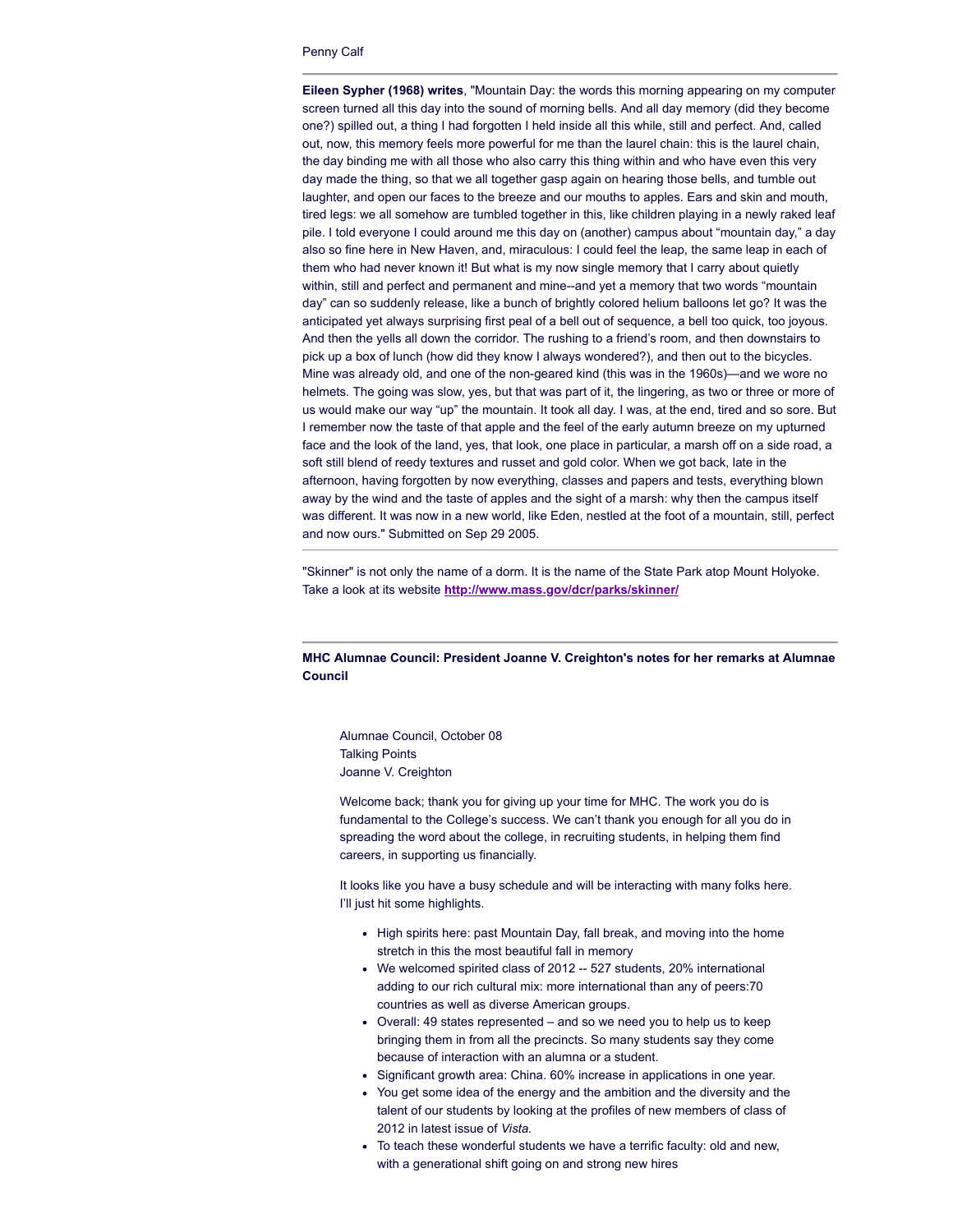- 50% female, 50% male, 25% people of color, 30% international
- Speak over 51 languages among them
- Publish on average 30 books and 100 papers
- Intellectual intensity is palpable: hallmark of college is spirited interaction between faculty and students
- Most important aspect of college: the intellectual excellence at its core: the power of this liberal arts education
- Also the strength of the College as a whole is our ability to pull together around common goals and link to resonant and historic mission, as evidenced in Plans for 2003 and 2010.

#### **Accreditation last year**

- The visiting team's report was full of praise about many aspects of the institution: planful nature of our enterprise; a positive and open culture; a deeply shared sense of mission; an ethos of collaboration and cooperation; first-rank faculty; talented students; effective board, administration and staff; passionately loyal and supportive alumnae; a rich curriculum; an invaluable Five College consortium; an extraordinary campus; significantly enhanced financial and physical assets; impressive fund-raising success; distinctive history and identity as a leader in liberal arts and women's education.
- Nonetheless, they recognize as we do that we are up against all the trends in higher education towards coed, large, urban, public, professional, nonresidential education, and up against larger and richer institutions but none with more inspirational mission.

**Important themes of the College**are instantiated in the four centers: Environment, Science, Leadership, and Global.

#### **Center for Environment**

- Environmental sustainability a goal in teaching and living. Center for Environment and Environmental Studies Program: environmental perspectives across the curriculum.
- Combating global warming. Common reading last year: Eliz Kolbert's *Field Notes from a Catastrophe*. We participated in Focus the Nation: a national teach-in and Focus the Campus, a collective effort to reduce the campus' environmental impact.
- Collective action. Signed on to goals of Clean Air Cool Planet with the goal of reducing carbon emissions. Have been reducing energy by about 4% a year including student competitions in Kill a Watt, water conservation, organic gardening. We use, where feasible, sustainable practices, green building design locally grown food consumption and the like.

#### **Science Center**

- So much more than beautiful building. Crossroads for science.
- The long-established strength of institution continues today.
- Outstanding young scientists, many women. Many grants.
- Spirited interdisciplinary work.

#### **Weissman Center for Leadership and the Liberal Arts**

- Powerful SAW (Speaking, Arguing, and Writing) and public programming and attention to student leadership development in multiple ways
- Will be 10 years old this year
- Will celebrate ten years of successful Take the Lead as well
- Leadership is linking liberal arts and purposeful engagement: this theme is fundamental to the mission of the College.

#### **McCulloch Center for Global Initiatives**

Authorized under Plan for 2010, going great guns, under strong leadership.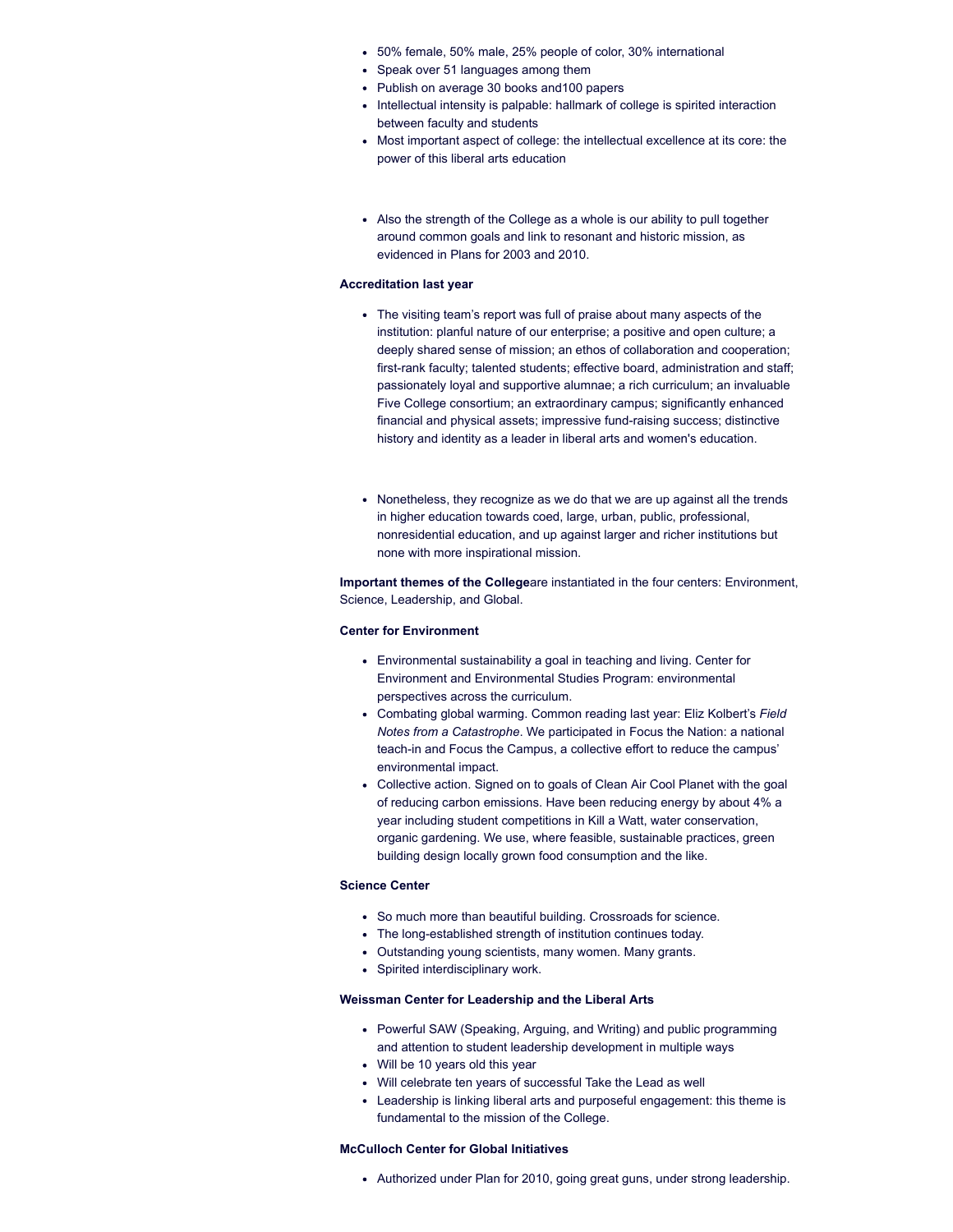- Outstanding conference on China last year
- Increasing numbers of students studying abroad
- Focused on connecting the College and our students to global world.
- In fact, accreditors said "with little fanfare" Mount Holyoke is creating a "veritable world college" in the Pioneer Valley.

## **Women's Education Worldwide**

- I have played leadership role in organizing new alliance, Women's Education Worldwide, **WEW**, and several of us attended the third biennial conference in Italy this summer. Here on campus in June we had a stupendous conference for students from around the world: 5 continents, 70 young women. Latest Vista features some of these students.
- Great unfinished agenda of 21st century: education and advancement of women. And what better institution to lead it than oldest women's college in world.

Other ways reaching out to world, NYT partnership in on-line education. The theme is the American political process and public policy. Six courses—in politics, international relations, science, history, and documentary filmmaking—enlighten, inform, and actively involve students through online chats and class discussions. Instructors include popular Mount Holyoke professors Robin Blaetz, Joseph Ellis, Vincent Ferraro, Rachel Fink, and Kavita Khory.

#### **Meanwhile, launched is our Campaign**

- \$300 million comprehensive campaign launched 2 years ago. Had outstanding year last year.
- Last year we surpassed half way there goal now at \$165M; largest number of gifts ever raised \$42M last year, best Annual Fund ever \$8.6M.
- The Annual Fund is a critical source of revenue for our operating budget, and it is a big component of our Campaign agenda.
- Our Annual Fund goal this year is \$8.9 million we hope to have a \$10 million Annual Fund by the end of the Campaign.
- Fruits of this Campaign are with us. 176 bed New Residence hall, first in 40 years, receiving rave reviews from residents and visitors. Will have dedication soon. I'm pleased to announce that we have received \$12.1 million toward our goal of \$15 million to date.
- Also rave reviews of new track and turf field and lights. We have raised \$7.6 out of a total of \$15 million
- And over the summer we began construction on new fitness and dance space in Kendall Hall. And, there are plans to construct a new \$2 million boat house on the Connecticut River for our wonderful crew team.
- Honors to the national championship Dressage Team and to the Swimming and Diving Team Team being named the top academic team in Division III in the nation.
- The largest priority in this campaign is support for endowment and I am pleased to let you know that \$85 million toward our goal of \$175 million has been raised.
- This past fiscal year, ending June 30, our endowment investment performance was outpaced all of our peers, with an 8.3% returns .3 behind Harvard; ahead of Princeton and Yale. We have an Investment Committee comprised of Mount Holyoke Alumnae – many of whom work in the greater New York metropolitan area.

#### **Outstanding year last year, but that was then and this is now**

- Concerned as you all are. We are experiencing challenges to all sources of income in the current financial crisis, but we must and will prevail.
- Our Investment Committee has positioned our assets well to help weather this storm, and we can be confident that we will come out of this period in relatively good shape.
- Raising money in a campaign is not easy when markets are behaving as they are – unpredictably. Mount Holyoke, which always has pressure on its budget, may feel a pinch too as some parents of students struggle to pay tuition.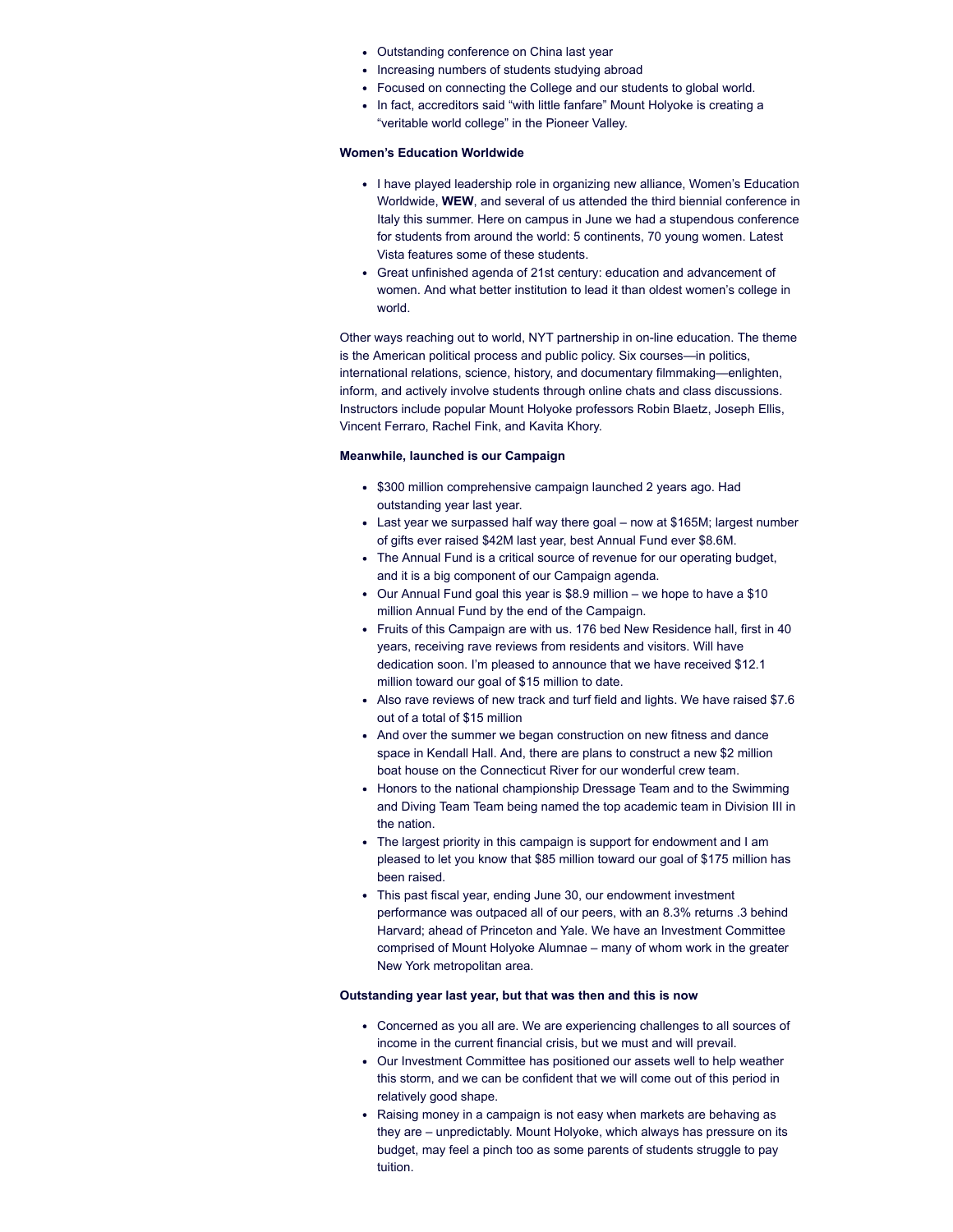- Thus, now more than ever, the College needs the support of its alumnae. **Nothing is more important than educating the next generation of students and no institution does it better than MHC.**
- In times like this we are reminded of why an MHC education is so important -- to train the minds of our students to operate and thrive in a diverse, complex and often difficult world.

Thanks to everyone for your support, which is helping to bring MHC to new heights and helping to educate and train the next generation of women who will make a difference in the world.

#### **Place on Campus: Talcott Greenhouse**

A beautiful place on campus is the Talcott Greenhouse. Keeping the charm of its Victorian-dated construction, it is a delightful place to enjoy the glory of living things. There are plants of unusual hues and of textures like velvet or satin. One of the striking rooms, of the several which comprise the building, is the one that holds plants from the age of the dinosaurs. The location is peaceful except on "Plant Sale" days when eager shoppers take their unique piece of the earth's vegetation.

#### **Enjoy the [website!](http://www.mtholyoke.edu/offices/botan/greenhouse)**

# **Alumnae Association News**

#### **New York [Times/MHC](http://alumnae.mtholyoke.edu/news/nyt2008olc.php) Fall Online Courses**

Please join us this fall for an online intellectual adventure with distinguished MHC faculty. Once again, the College has partnered with the New York Times' Knowledge Network to present the second "and greatly enhanced" in a series of online courses offered to Mount Holyoke alumnae and the public.

Our theme this fall is the American political process and public policy. Six courses "in politics, international relations, science, history, and documentary filmmaking" will enlighten, inform, and actively involve students through online chats and class discussions. Instructors include popular Mount Holyoke professors Robin Blaetz, Joseph Ellis, Vincent Ferraro, Rachel Fink, and Kavita Khory.

Courses begin in late September or in October and range in cost from \$35 for short, video-based courses to \$250 for longer, more interactive courses. Online registration is available; alumnae receive a 20 percent discount by using the Mount Holyoke code informedalum08. Find out more by visiting **[www.nytimes.com/knownow](http://www.nytimes.com/knownow)**.

#### **2008 Summit on [Education](http://alumnae.mtholyoke.edu/events/education08/index.php)**

Teaching, Learning, Leading: A Mount Holyoke College Summit on Education for K-12 and College Educators.

Sponsored by the Alumnae Association of Mount Holyoke College, Psychology and Education Department, and Harriet and Paul Weissman Center for Leadership and the Liberal Arts.

Come back to campus for an intellectually enriching weekend of workshops, panels, and roundtable discussions on current issues in education:

- Curricular Reform: Who Owns the Curriculum
- Diversity and Equality: Global and Local Communities
- Networking: Teaching and Learning from Each Other
- MHC and Its Educational Mission

## **Alumnae [Association](http://www.mhc1968.com/phpAds/adclick.php?bannerid=82&zoneid=1&source=&dest=http%3A%2F%2Fwww.facebook.com%2Fhome.php%23%2Fgroup.php%3Fgid%3D2210666085&ismap=) Facebook Group**